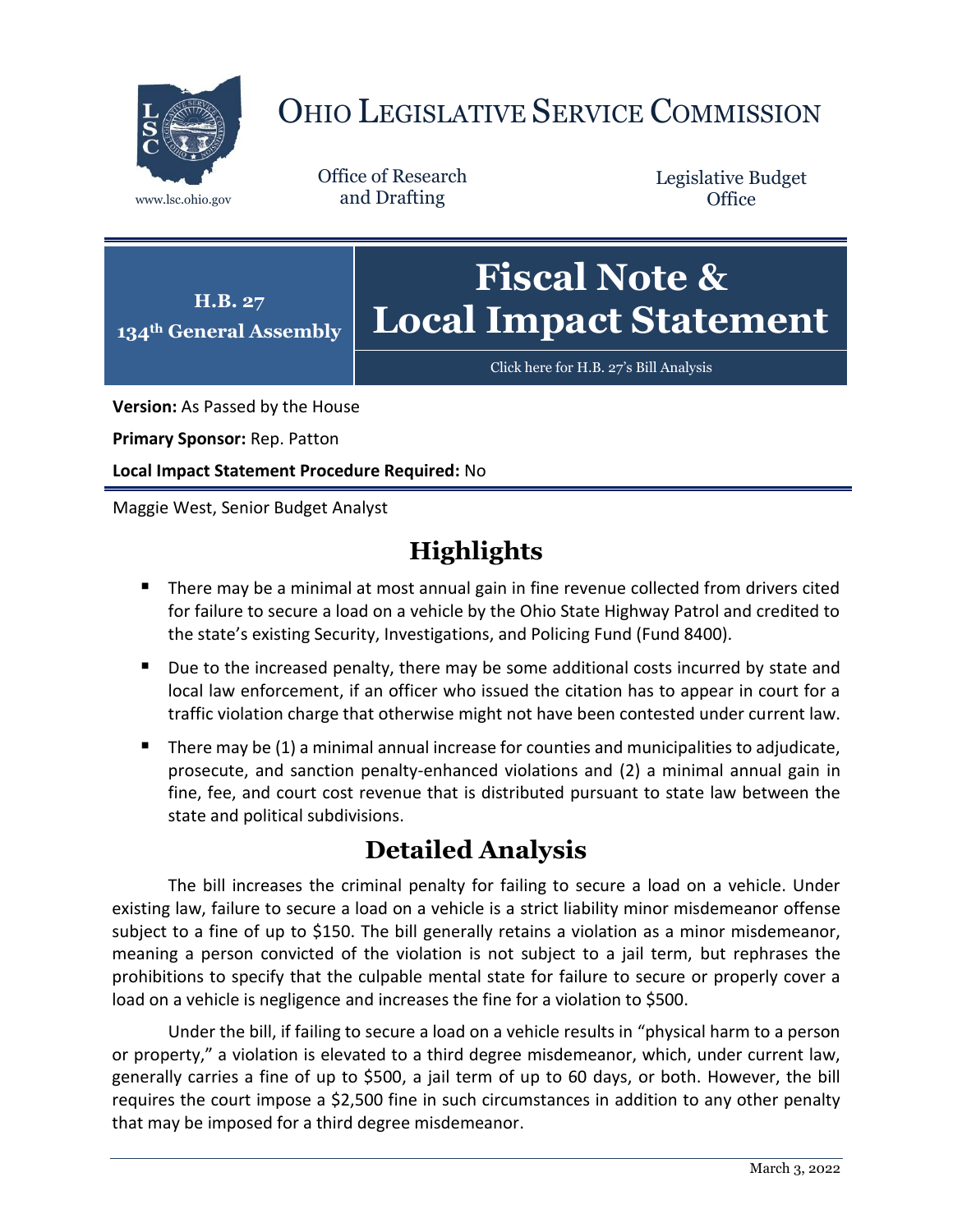| Office of Research and Drafting | LSC | Legislative Budget Office |
|---------------------------------|-----|---------------------------|
|                                 |     |                           |

The bill excludes from the offense vehicles dropping substances to clean or maintain the roadway, farm vehicles, garbage trucks, and commercial motor vehicles (as defined in federal law). The result is that slightly fewer drivers may be charged and sanctioned for failure to secure or cover a load on a vehicle that otherwise may have been the case under current law.

#### **Statewide traffic crashes involving unsecured loads**

The following chart summarizes statistics for the number of traffic crashes involving load shifting, falling, or spilling by crash category aggregated for the entire five-year period from calendar years(CYs) 2015 through 2019. There was no significant year-over-year variation. Of the 6,797 total crashes over that period, the majority involved "property damage only" (6,259, or 92.1%). The number of traffic crashes resulting in the issuance of a citation for failure to secure a load on a moving vehicle is unknown.



## **Ohio State Highway Patrol citation activity**

For CYs 2015 through 2019, the Ohio State Highway Patrol, which has statewide enforcement authority, issued 2,791 citations for failure to secure a load on a vehicle, an average of 558 citations per year. The number involving a fatality, injury, or property damage is unknown. The number of citations issued reflects only those issued by the Patrol and does not account for any citations that may have been issued by any of the state's approximately 900 local law enforcement agencies. The citation activity for those agencies is not readily available.

## **Enforcement and adjudication**

In the case of a minor misdemeanor, a law enforcement officer generally does not arrest a person, but instead issues a citation. In lieu of making a court appearance, that person either in person, by mail, or online where available, can waive their right to contest the offense before the court or jury, and pay the total amount of fines, fees, and court costs to the clerk of the court. Minor misdemeanor traffic offenses are frequently resolved in this manner. However, some individuals cited under the bill may be more likely to contest a citation given the increased fine and potential jail term. It may take more time and resources for state and local law enforcement and county, municipal, and mayor's courts to dispose of these cases.